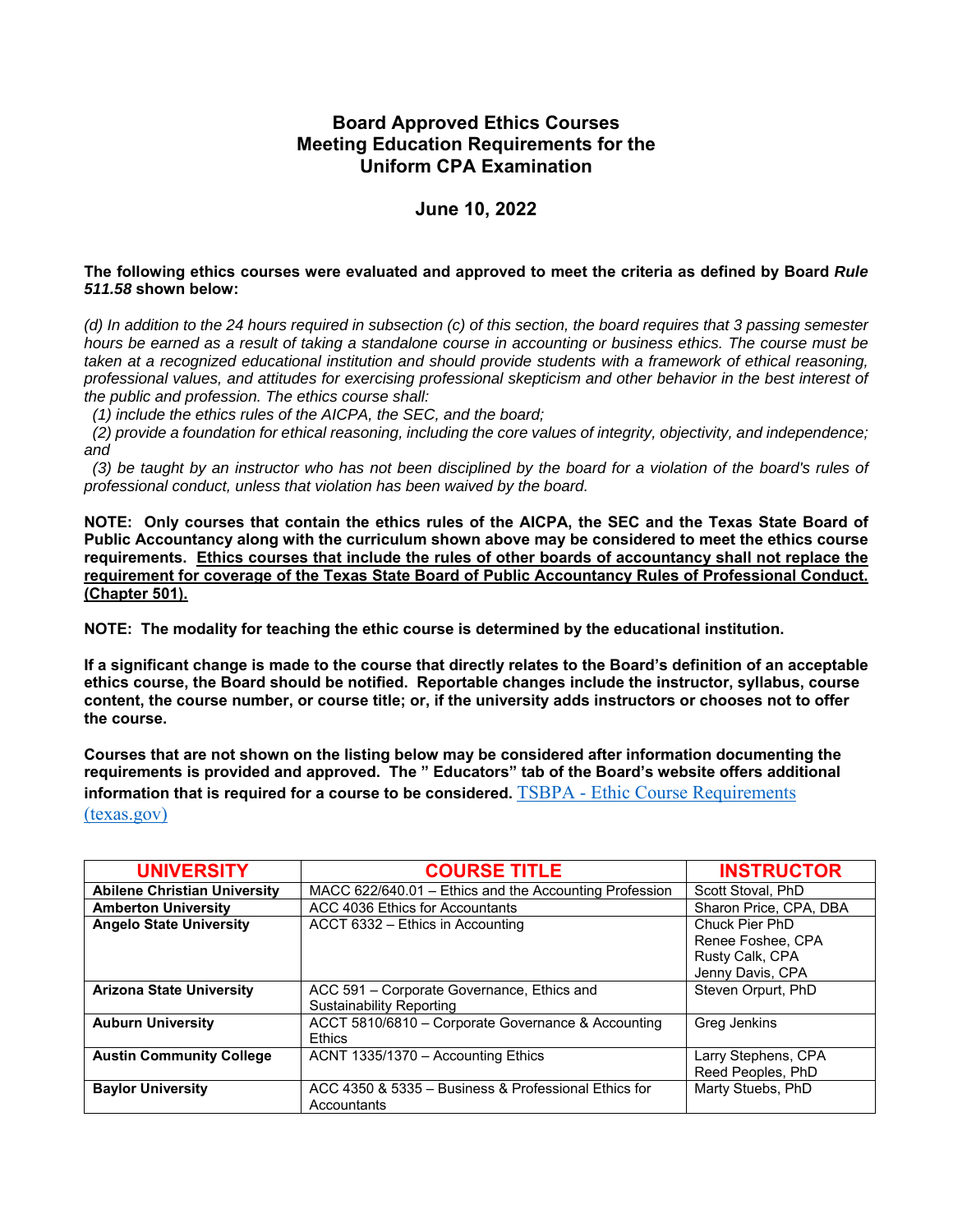| <b>UNIVERSITY</b>                                                | <b>COURSE TITLE</b>                                                                | <b>INSTRUCTOR</b>                        |
|------------------------------------------------------------------|------------------------------------------------------------------------------------|------------------------------------------|
| <b>Brigham Young University</b>                                  | MSB 571 - Ethics for Accounting                                                    | Jeff Thompson, PhD                       |
|                                                                  |                                                                                    | Carol Ellertson, PhD                     |
|                                                                  |                                                                                    | Brad Agle, PhD                           |
|                                                                  |                                                                                    | Aaron Miller, PhD                        |
|                                                                  |                                                                                    | Lori Wadsworth, PhD<br>Jim Harmon        |
| <b>Calvin College</b>                                            | ACCT 562 - Accounting Ethics                                                       | Jason Stansbury, PhD                     |
| <b>Catholic University of</b>                                    | ACCT 542-01 - Accounting Ethics                                                    | <b>Michael Pakaluk</b>                   |
| <b>America</b>                                                   |                                                                                    |                                          |
| City University of New York -                                    | ACCT 7190X - Ethics for Accountants                                                | Michael Grayson, DBA,                    |
| <b>Brooklyn College</b>                                          |                                                                                    | <b>CPA</b>                               |
| <b>Clemson University</b>                                        | ACCT 8540 - Ethical, Professional & Societal                                       | Robin Radtke, PhD                        |
| <b>College of the Holy Cross</b>                                 | Responsibilities<br>ACCT 360 - Ethics, Accounting & Organizations                  | James Barnes, CPA<br>Karen Teitel, PhD   |
|                                                                  |                                                                                    | Allison Richardson                       |
| <b>Creighton University</b>                                      | MAC 756 Research & Analysis of Ethical Issues in                                   | Tom Purcell, PhD                         |
|                                                                  | Accounting                                                                         | Abe Carr, PhD                            |
| <b>Dallas Baptist University</b>                                 | MANA 4342/6320 - Business Ethics - mini-terms available                            | Ross O'Brien                             |
|                                                                  |                                                                                    | Stephen Crane, JD                        |
|                                                                  |                                                                                    | Jeffrey P Johnson, PhD,                  |
|                                                                  |                                                                                    | <b>CPA</b>                               |
|                                                                  |                                                                                    | Kimberly Bates, CPA<br>Justin Gandy, PhD |
| <b>DeVry University</b>                                          | ACCT 439/530 - Professional Ethics for Accountants                                 | Julia Woodward, CPA                      |
|                                                                  |                                                                                    | Shane R. Ball                            |
|                                                                  |                                                                                    | Michael D. Woodard                       |
|                                                                  |                                                                                    | Robert Scott Howard, CPA                 |
| <b>East Texas Baptist University</b>                             | ACCT 5304 - Accounting Ethics                                                      | Barry Evans, PhD                         |
|                                                                  | BUAD 3367 - Business & Accounting Ethics                                           | Sarah Palmer                             |
| <b>Evangel University</b><br><b>Florida State University</b>     | MGMTACCT 435 - Business Ethics<br>ACG 5695 - Challenges in Professional Accounting | Saundra Ohern<br>Rhoda Icerman, CPA, PhD |
| Ft. Hays State University                                        | <b>ACCT 409 Ethics for Accountants</b>                                             | Charles Gnizak, PhD                      |
| <b>Grambling State University</b>                                | ACCT 408 - Contemporary Issues - Accounting Ethics                                 | Terence P. Bradford Sr.                  |
| <b>Grand Valley State University</b>                             | ACC 607-01 Ethics for Accountants                                                  | Steve Goldberg, PhD                      |
| <b>Hardin Simmons University</b>                                 | BSAD 3305 - Business Ethics                                                        | Michael L. Monhollon, JD                 |
|                                                                  |                                                                                    | John N. Davis, PhD                       |
|                                                                  |                                                                                    | Thomas Wier, PhD, CPA                    |
| <b>Harding University</b><br><b>Houston Baptist University</b>   | Bus 435 - Christian Business Ethics<br>BUSA 3320 - Business Ethics                 | Jim Shelton, PhD<br>Jeremy Neill, PhD    |
|                                                                  | PHIL 3320 - Business Ethics                                                        |                                          |
| <b>Houston Community College</b>                                 | ACNT 1335 - Accounting Ethics                                                      | Marina Grau, EdD, CPA                    |
|                                                                  |                                                                                    | Glenn McQueary, II, CPA                  |
|                                                                  |                                                                                    | William C. Nantz, CPA, JD                |
|                                                                  |                                                                                    | Donald Bond, CPA                         |
|                                                                  |                                                                                    | Hong Phan, CPA                           |
| <b>Howard Payne University</b><br><b>Kansas State University</b> | BUS 3351 - Business Ethics<br>MANGT 897 - Professional Ethics                      | Lois Patton, PhD<br>Diane Swanson, PhD   |
| <b>Keller Graduate School of</b>                                 | AC 530 - Accounting Ethics & Related Regulatory Issues                             | Michael Woodard                          |
| <b>Management</b>                                                |                                                                                    | Shane Ball                               |
|                                                                  |                                                                                    | Julia Woodward, CPA                      |
|                                                                  |                                                                                    | Robert Scott Howard, CPA                 |
| <b>Lamar University</b>                                          | BULW 5340 - Business Ethics                                                        | Marleen Swerdlow, JD                     |
|                                                                  |                                                                                    | Kip Glasscock, JD                        |
|                                                                  |                                                                                    | Tim McCoy, PhD, CPA<br>Ann Watkins, PhD  |
| <b>LeTourneau University</b>                                     | ACCT 4423 - Accounting Ethics                                                      | Beverly Rowe, PhD, CPA                   |
| <b>Lone Star College</b>                                         | ACNT 1340 - Accounting Ethics                                                      | Mark Whitten, PhD                        |
|                                                                  |                                                                                    | Jacqueline T Pierson, CPA                |
|                                                                  |                                                                                    | James McGloin, CPA                       |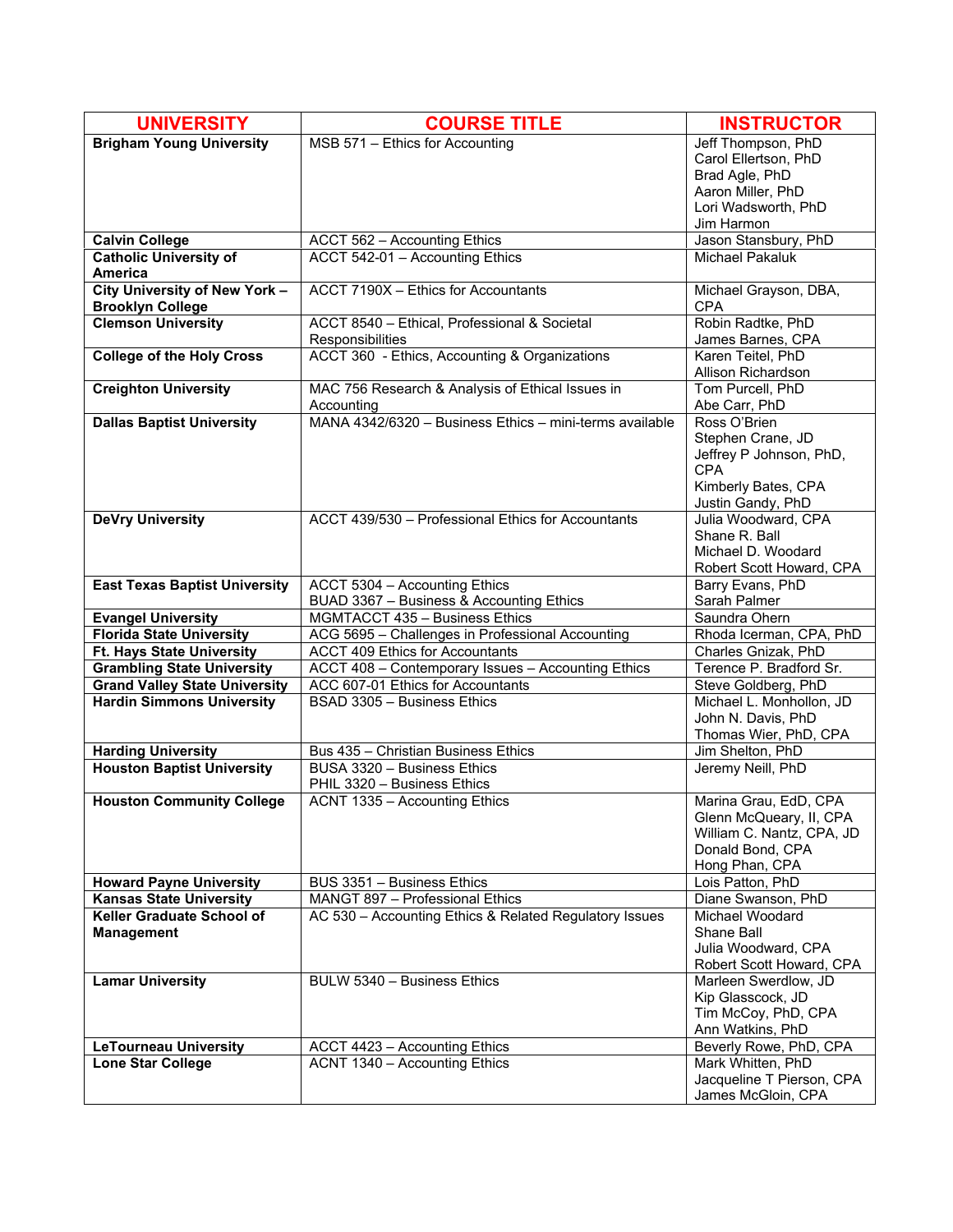| <b>UNIVERSITY</b>                                                | <b>COURSE TITLE</b>                                                                                        | <b>INSTRUCTOR</b>                                                        |
|------------------------------------------------------------------|------------------------------------------------------------------------------------------------------------|--------------------------------------------------------------------------|
|                                                                  |                                                                                                            | Jennifer Heller, CPA<br>Okera Bishop, CPA                                |
| <b>Louisiana State University</b>                                | ACCT 7401 - Ethics for Professional Accountants                                                            | Jacquelyn Sue Moffitt, PhD<br>Thomas Phillips, PhD<br>Laura DeLaune, PhD |
| <b>Louisiana Tech University</b>                                 | ACC 542 - Ethics in Professional Development                                                               | Andrea Drake, PhD.                                                       |
|                                                                  |                                                                                                            | William Stammerjohan,<br>PhD                                             |
| <b>Lubbock Christian University</b>                              | ACC 3320 - Business Ethics                                                                                 | Josh Saurwein                                                            |
| <b>Maryville University</b>                                      | ACCT 555 - Ethics & Professional Responsibilities for<br>Accountants                                       | Karen Tabek, PhD                                                         |
| <b>McMurry University</b>                                        | BUSI 4385 - Business Ethics<br>ACCT 5399 - Ethical & Legal Environment of Accounting                       | George Starbuck, CPA<br>Kimberly Tribou, PhD                             |
| <b>Metropolitan State College of</b><br><b>Denver</b>            | ACC 4440 - Accounting Ethics & Professionalism                                                             | Rick L. Crosser, PhD                                                     |
| <b>Midwestern State University</b>                               | BUAD 3323 - Business Ethics                                                                                | Kris Tilker, PhD                                                         |
|                                                                  |                                                                                                            | Barry Macha, JD<br>Susan Anders, PhD, CPA                                |
| <b>Mountain View College</b>                                     | ACNT 1335 - Accounting Ethics                                                                              | Craig Black, CPA, CPA                                                    |
| <b>Murray State University</b>                                   | BPA 442 - Business Ethics & Environments                                                                   | Leigh Johnson, PhD                                                       |
| <b>New Mexico State University</b>                               | ACCT 459/559 - Ethics in Accounting                                                                        | Robert Ewing, PhD                                                        |
| <b>Northwood University</b>                                      | ACC 4080 - Accounting Ethics                                                                               | Jane Konditi, PhD                                                        |
|                                                                  |                                                                                                            | Carla Allen, CPA                                                         |
|                                                                  |                                                                                                            | Kouri Hastings, CPA<br>Lisa Prue                                         |
| <b>Oklahoma State University</b>                                 | ACCT 4553/5840 - Ethical Issues in Accounting                                                              | Rachel Cox                                                               |
|                                                                  |                                                                                                            | Elizabeth Tori                                                           |
| Our Lady of the Lake                                             | ACCT 4320/8325 - Professional Ethics                                                                       | Kathryn Winney, CPA                                                      |
| <b>University</b>                                                |                                                                                                            | Michelle Avila, CPA                                                      |
|                                                                  |                                                                                                            | Ankur Chopra, CPA                                                        |
| <b>Park University</b><br><b>Prairie View A&amp;M University</b> | ACC 435 - Ethics for Accountants<br>ACCT 3243 - Ethics for Accountants                                     | Jolene Lampton, PhD, CPA                                                 |
|                                                                  |                                                                                                            | Limin (Priscilla) Zhu                                                    |
| <b>Rice University</b>                                           | MACC 501 - Accounting Ethics and Professionalism                                                           | Lee Ann Butler, JD                                                       |
|                                                                  |                                                                                                            | Kelly Drakey, CPA                                                        |
|                                                                  |                                                                                                            | Jon Miles, PhD<br>Duane Windsor, PhD                                     |
|                                                                  |                                                                                                            | V. Richard Viebig, CPA                                                   |
| <b>Rhodes College</b>                                            | BUS 680 - Business Ethics                                                                                  | Joe Duncan, JD                                                           |
| <b>St. Edward's University</b>                                   | ACCT 3320 - Accounting Ethics                                                                              | Fred Tedesco, CPA                                                        |
|                                                                  | ACCT 6312 - Accounting Ethics                                                                              | Katherine Lopez, PhD,                                                    |
|                                                                  |                                                                                                            | <b>CPA</b>                                                               |
| <b>St. Louis University</b>                                      | ACCT 614-01 - Seminar in Accounting and Society                                                            | John P. Keithley, PhD                                                    |
| <b>St. Mary's University</b>                                     | BA 4333/5333 - Business and Professional Ethics                                                            | Suzanne Oliva, JD, CPA<br>Kent Royalty, LLM                              |
| <b>Sam Houston State</b><br><b>University</b>                    | ACCT 5379 - Professional Ethics and Responsibilities                                                       | Taylor Klett, JD, CPA                                                    |
| <b>Schreiner University</b>                                      | ACCT 4306.0 - Ethics and Professional Responsibilities for<br>Accountants                                  | Serge Ryno, PhD, CPA                                                     |
| Southeastern Louisiana                                           | ACCT 695 - Ethical Decision Making in Accounting                                                           | Robert Braun, PhD                                                        |
| <b>University</b>                                                | ACCT 395/395H - Business Ethics                                                                            | Robert Braun                                                             |
| <b>Southern Methodist</b>                                        | ACCT 3391 - Ethics for Accountants                                                                         | Catherine D. Weber, JD                                                   |
| <b>University</b><br><b>Southwestern Adventist</b>               | BL 6325 - Ethics & Related Legal Issues for Accountants<br>BUAD 541 - Legal & Ethical Values in Management | Catherine D. Weber, JD                                                   |
| <b>University</b>                                                |                                                                                                            |                                                                          |
| Southwestern College -<br><b>Kansas</b>                          | ACCT 355 - Ethics for Professional Accounting                                                              | Patrick Lee, CPA                                                         |
| <b>Southwestern University</b>                                   | BUS 30-514 - Business Ethics & Social Responsibility                                                       | Mary Grace Neville, EdD<br>Franz Schubert                                |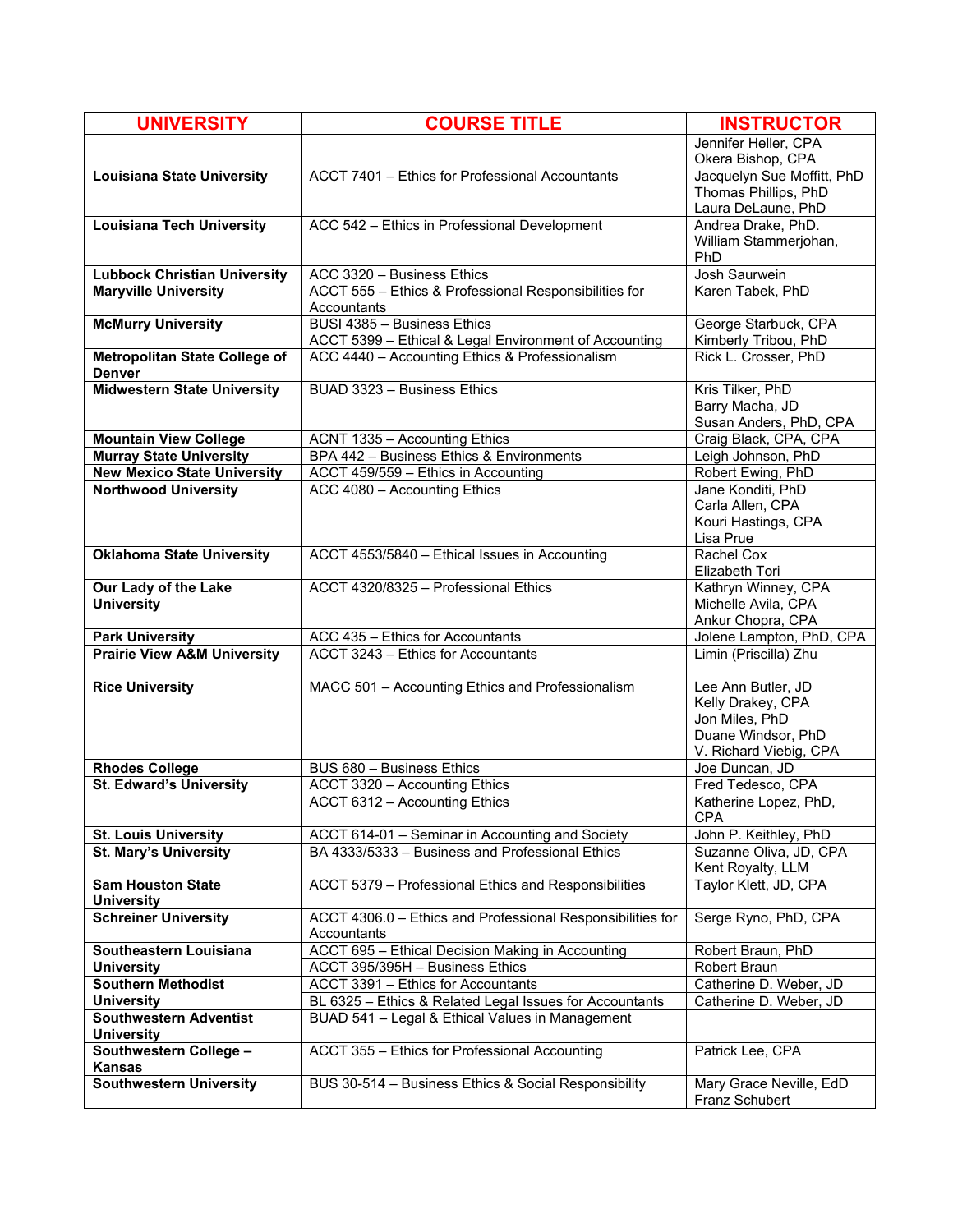| <b>UNIVERSITY</b>                                   | <b>COURSE TITLE</b>                                                      | <b>INSTRUCTOR</b>                                |
|-----------------------------------------------------|--------------------------------------------------------------------------|--------------------------------------------------|
| <b>Stephen F. Austin State</b><br><b>University</b> | ACC 5365 - Accounting Ethics                                             | Marie Kelly, CPA                                 |
| <b>Sul Ross University</b>                          | ACC 4336 - Business & Professional Ethics                                | Robert C. Matthews, CPA                          |
| <b>Tarleton State University</b>                    | ACC 4323 - Ethics for Accountants                                        | Karen Varnell, PhD, CPA                          |
|                                                     | ACC 5323 - Ethics for Accountants                                        | Charles Thomas, CPA                              |
|                                                     |                                                                          | Dan Puhl, CPA                                    |
| <b>Texas A&amp;M International</b>                  | ACC 3344 - Ethics for Accountants                                        | <b>Oscar Cisneros</b>                            |
| <b>University</b>                                   | ACC 5344 - Seminar in Ethics for Accountants                             | Jui-Chin Chang                                   |
| Texas A&M University -<br><b>Central Texas</b>      | ACC 4323/5340 - Ethics for Accountants                                   | Robert Tennant, PhD                              |
| Texas A&M University -                              | ACC 450 and ACC 650 - Accounting Ethics                                  | Michael Shaub, PhD, CPA                          |
| <b>College Station</b>                              |                                                                          | Casey Kyllonen, CPA                              |
|                                                     |                                                                          | Michael Head, CPA                                |
|                                                     | ACC 430/530 - Business Ethics for Accountants                            | Karen Farmer<br>Caroline Hartmann, CPA           |
| Texas A&M University -<br><b>Commerce</b>           |                                                                          |                                                  |
| Texas A&M University -                              | ACCT4345/5345 - Ethics for Accountants and Business                      | Anita Reed, PhD, CPA                             |
| <b>Corpus Christi</b>                               | <b>Executives</b>                                                        | L. Murphy Smith, CPA                             |
|                                                     |                                                                          | Hsiao-Tang (Tom) Hsu<br>Jean Phelps, CPA, JD     |
| Texas A&M University -                              | ACC 4305 - Accounting Ethics                                             | Kendra Huff, CPA, PhD                            |
| Kingsville                                          |                                                                          | Genevieve Scalan, PhD                            |
|                                                     |                                                                          | Karen Cicala, JD                                 |
| <b>Texas A&amp;M University - San</b><br>Antonio    | AC 5308 - Accounting Ethics                                              | Dennis Elam, PhD                                 |
| Texas A&M University -                              | GBUS 450 - Ethics in Business                                            | Salena Jefferies, CPA                            |
| <b>Texarkana</b>                                    |                                                                          | Terry Bechtel, PhD                               |
|                                                     |                                                                          | <b>Fred Norton</b>                               |
| <b>Texas Christian University</b>                   | ACCT 70450 - Moral Reasoning & ACCT 70460 - Ethics                       | Marc Neri, PhD                                   |
|                                                     | for Accounting Professionals                                             | William Wempe, PhD                               |
| <b>Texas Lutheran University</b>                    | <b>Both Courses Must be Taken</b><br><b>ACCT 571 - Accounting Ethics</b> | Sally Cook, JD, CPA                              |
|                                                     |                                                                          |                                                  |
| <b>Texas Southern University</b>                    | ACC 430/630 - Ethics for Accountants                                     | Richard Pitre, PhD, CPA                          |
| Texas State University - San                        | ACC 5389 - Corporate Governance and Ethics                               | Kasey Martin, CPA                                |
| <b>Marcos</b>                                       |                                                                          | Ann Watkins, PhD                                 |
|                                                     |                                                                          | Kristy McDermott, CPA<br>Michael Stern           |
|                                                     |                                                                          | Carolyn Conn, CPA, PhD                           |
| <b>Texas Tech University</b>                        | ACCT 5332 - Business Ethics                                              | Robin Romanus, PhD                               |
|                                                     |                                                                          | Robert Ricketts, CPA                             |
|                                                     |                                                                          | Jason Rinaldo, PhD                               |
| <b>Texas Wesleyan University</b>                    | ACC 4336/5336 - Ethics & Professionalism in Accounting                   | Kimberly Webb, PhD, CPA                          |
|                                                     |                                                                          | Bonnie Albritton, PhD, CPA                       |
| <b>Texas Women's University</b>                     |                                                                          | Matthew Herring, CPA<br>Pamela Smith Baker, PhD, |
|                                                     | BUS 3263/5903/5563 - Accounting Ethics                                   | <b>CPA</b>                                       |
| <b>Trinity University</b>                           | BUSN 5349 - Seminar in Law, Ethics, & Professional                       | Linda B. Specht, JD, CPA                         |
|                                                     | Responsibilities                                                         | Blaise Bender, CPA                               |
| <b>Tulane University</b>                            | ACCN 7100 - Ethics in Accounting & Finance                               | Kimberly Min, JD<br>Laura White, JD              |
| <b>University of Arizona</b>                        | ACCT 515 - Ethics for Professional Accountants                           | Ann McGrath                                      |
| <b>University of Arkansas</b>                       | ACCT 4123H/5123 - Corporate Governance &                                 | Gary Peters, PhD                                 |
| University of California -                          | Professionalism<br>MPAC 239 - Ethics in Accounting and Business          | Radhika Lunawat, PhD                             |
| Irvine                                              |                                                                          |                                                  |
| University of California - San<br><b>Diego</b>      | MGTP 416 - Ethics in Accounting & Business                               | Wade Lindenberger, PhD                           |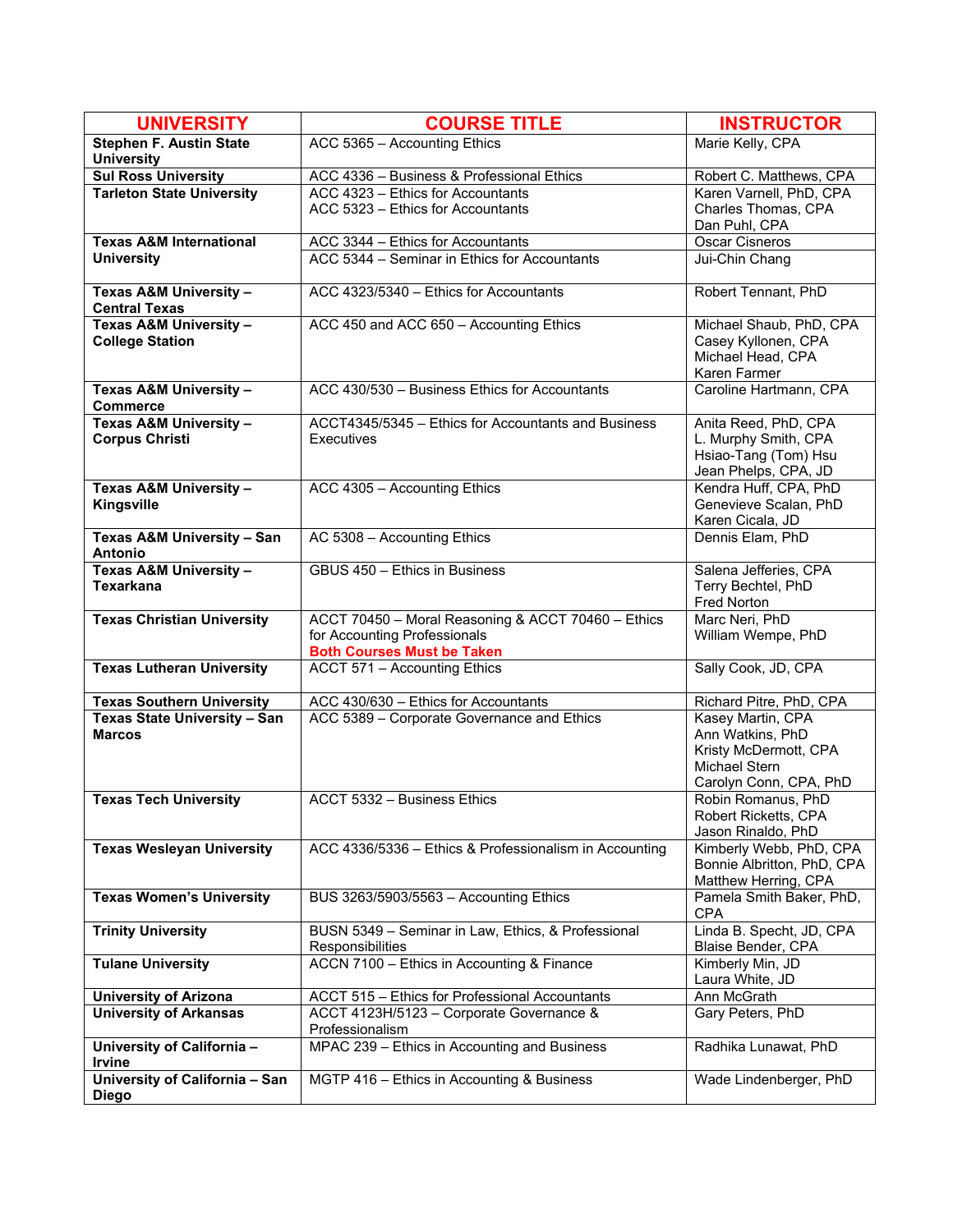| <b>UNIVERSITY</b>                  | <b>COURSE TITLE</b>                                                     | <b>INSTRUCTOR</b>                     |
|------------------------------------|-------------------------------------------------------------------------|---------------------------------------|
| <b>University of Central</b>       | ACC 4113/4910 - Ethics and Professional Responsibility                  | Robert Terrell, PhD                   |
| <b>Oklahoma</b>                    |                                                                         | <b>Charles Gray</b>                   |
|                                    |                                                                         | Paul Holt, PhD                        |
| <b>University of Dallas</b>        | ACCT 6390 - Business Ethics for Accountants                             | Robert Walsh, PhD                     |
|                                    |                                                                         | Susan Rhame, PhD                      |
|                                    |                                                                         | Joseph Oliveti, CPA                   |
|                                    |                                                                         | Enoch Asare, DBA, CPA                 |
|                                    |                                                                         | Jennifer Bannister, PhD               |
|                                    |                                                                         | Rodney Jarrell, CPA                   |
| <b>University of Georgia</b>       | ACCT 7660 - Special Topics in Accounting: Professional<br><b>Ethics</b> | Carl Duyck, JD<br>Timothy Keadle, CPA |
| University of Houston - Clear      | ACCT 4346 - Business Ethics for Accountants                             | Susan Sorenson, CPA,                  |
| Lake                               |                                                                         | PhD                                   |
|                                    |                                                                         | Amanda Bates, CPA                     |
| University of Houston -            | ACC 4306 - Ethical Accounting Practices                                 | Don Holmes, CPA                       |
| <b>Downtown</b>                    | BA 3308 - Business Ethics                                               | Carolyn Ashe, EdD                     |
|                                    |                                                                         | Craig Hemphill, JD                    |
|                                    |                                                                         | Marvin Williams, JD, CPA              |
|                                    |                                                                         | Kurt Stanberry, JD                    |
|                                    |                                                                         | Lee Tatum Usnick, JD                  |
|                                    |                                                                         | Carol Anhalt, JD                      |
|                                    |                                                                         | Steven Wales, JD                      |
|                                    |                                                                         | Terry Bruner, JD                      |
|                                    |                                                                         | Paul Fulbright, JD                    |
|                                    |                                                                         | David Maldonado, JD                   |
|                                    |                                                                         | Jane Fly, JD                          |
|                                    |                                                                         | Dietrich Von Biedenfeld, JD           |
|                                    | ACC 6320 - Ethics and Legal Issues in Accounting                        | Don Holmes, CPA                       |
| University of Houston - Main       | GENB 5304/7304/4397 - Business Ethics for Accountants                   | Mike Spartalis, CPA                   |
| <b>Campus</b>                      |                                                                         | Michael Newman, CPA,<br>PhD           |
|                                    |                                                                         | Bill Newman, CPA                      |
| University of Houston -            | ACC 6374 - Seminar in Accounting Ethics                                 | Yingxu Kuang, DBA                     |
| <b>Victoria</b>                    |                                                                         |                                       |
| <b>University of Mary Hardin-</b>  | BACC 4350/6350 - Ethics for Accountants                                 | Tiffany De Luze, DBA                  |
| <b>Baylor</b>                      |                                                                         | Jerome Lockett, DBA                   |
| <b>University of Mississippi</b>   | ACC 690 - Professional Policy & Research                                | Jim Crockett, PhD                     |
| <b>University of Missouri</b>      | ACCT 8401 - Topics in Accounting - Ethics                               | <b>Elise Bartley</b>                  |
| University of Nebraska -           | ACCT 407 - Ethics and Accountants                                       | Kathryn Maresh                        |
| Lincoln                            | ACCT 807 - Professional Responsibilities                                | Kathryn Maresh                        |
| <b>University of New Mexico</b>    | MGT 550 - Professional Accounting                                       | Ann Brooks, PhD                       |
| University of North Carolina       | MAC 884 & 884A – Ethics and Professionalism                             | Tamara Barringer                      |
| University of North Texas -        | <b>Both Courses Must be Taken</b><br>ACCT 3380 - Ethics for Accountants | Pat Wynn, CPA                         |
| <b>Dallas</b>                      |                                                                         | Pam Thompson, CPA                     |
| <b>University of North Texas -</b> | ACCT 5200 - Business Ethics                                             | Allison McLeod, PhD, CPA              |
| <b>Denton</b>                      |                                                                         | Mary Curtis, PhD                      |
|                                    |                                                                         | Don Finn, PhD                         |
|                                    |                                                                         | Roy Rumbough                          |
| <b>University of Notre Dame</b>    | ACCT70751/70752 - Ethics in Accounting                                  | Brian Levey, JD                       |
|                                    | ACCT 40750 - Accounting Ethics                                          |                                       |
| University of Oklahoma -           | ACC 5403 - Ethics & Financial Reporting                                 | Beth Stetson, PhD                     |
| Norman                             |                                                                         |                                       |
| <b>University of Portland</b>      | BUS 421 - Accounting Ethics                                             | James Jurinski, JD/CPA                |
| <b>University St. Thomas</b>       | ACC 6399 - Professional Ethics & Social Responsibility                  | Michele Simms, PhD                    |
|                                    |                                                                         | John Leavins, PhD                     |
|                                    |                                                                         | John Simms, PhD                       |
|                                    |                                                                         | David Schein, PhD                     |
| <b>University of San Diego</b>     | ACC 320 - Ethics for Accountants                                        | Dana Basney                           |